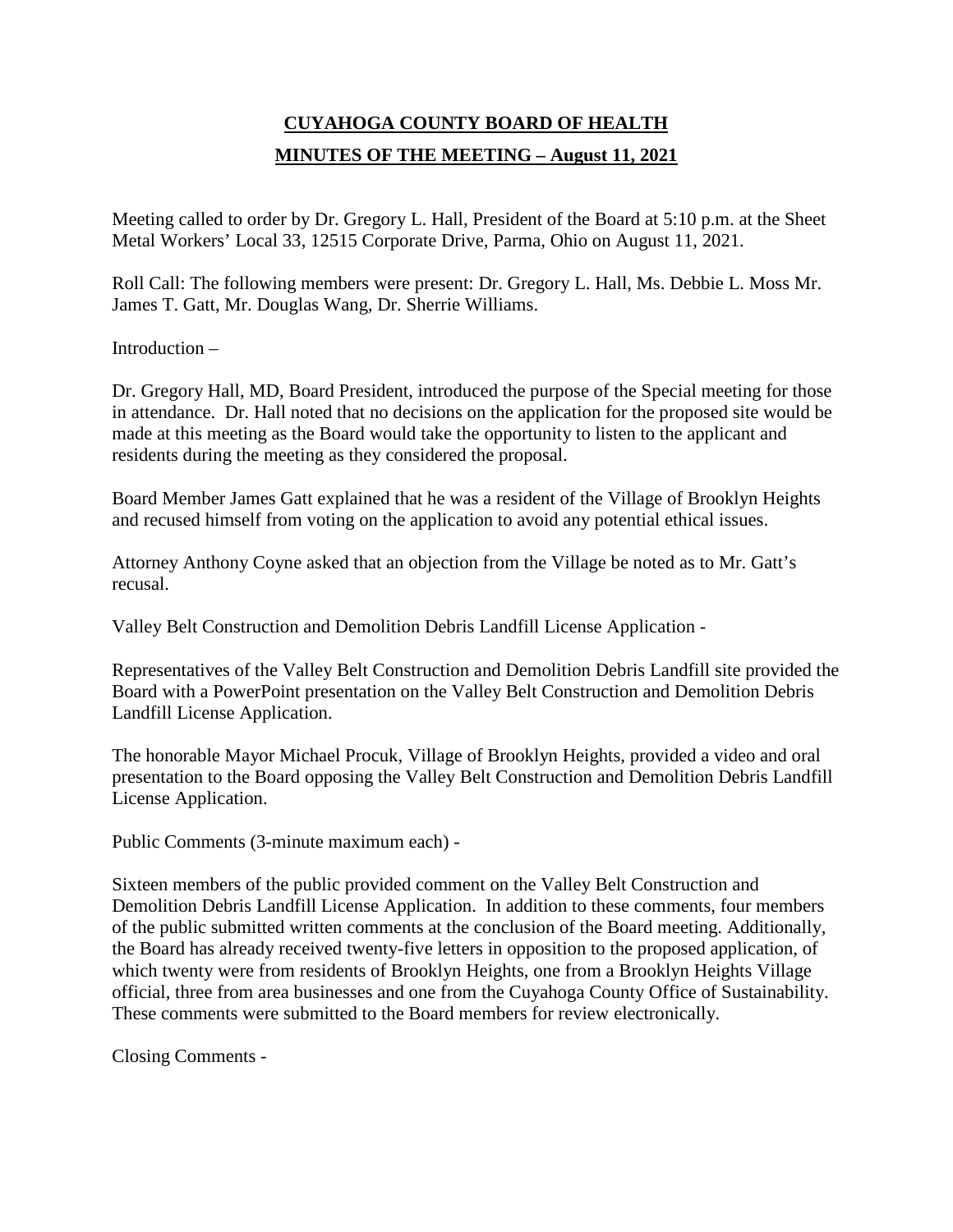Dr. Gregory Hall, MD, Board President, offered closing comments and thanked the public for being in attendance at the Special meeting.

Thereupon, it was moved by Mr. Wang, seconded by Ms. Moss, that the following Motion be adopted:

BE IT RESOLVED that the meeting be adjourned at 7:06 p.m.

The Secretary called the roll:

Ayes: Dr. Hall, Ms. Moss, Mr. Gatt, Mr. Wang, Dr. Williams.